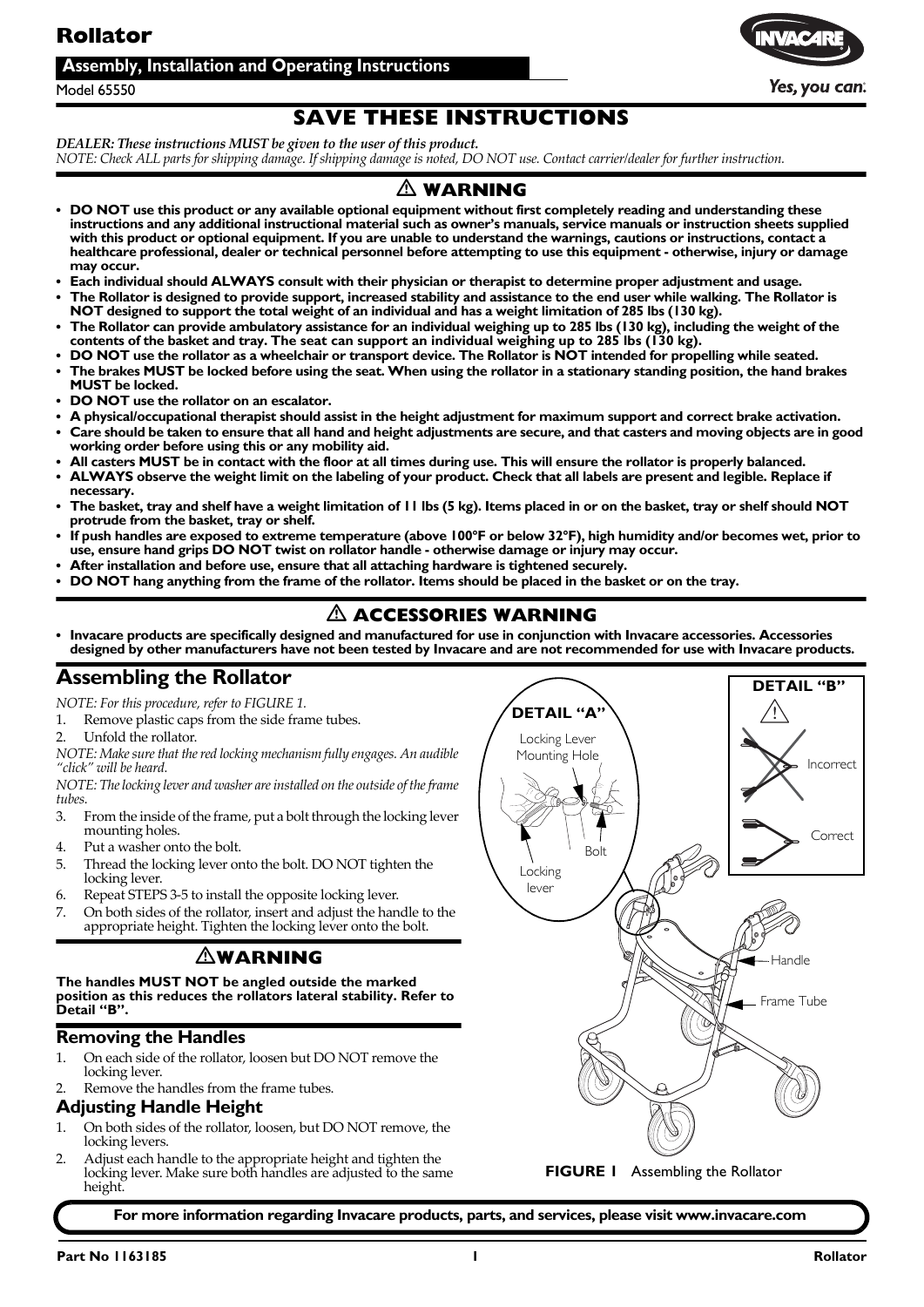### <span id="page-1-1"></span>**Installing the Shelf, Basket and Tray**

*NOTE: For this procedure, refer to [FIGURE 2.](#page-1-5)*

*NOTE: To remove the shelf, basket, and tray reverse these procedures.*

### **Shelf**

Snap the shelf onto the bottom rollator frame tubes.

## **Basket**

Install the basket onto the hooks on the rollator frame.

### **Tray**

Put the tray in place on top of the seat.

### <span id="page-1-0"></span>**Using the Hand Brakes**

*NOTE: For this procedure, refer to [FIGURE 3.](#page-1-4)*

- 1. Perform one of the following:
	- To Stop ‐ Squeeze the brake handles up towards the rollator handles.
	- To Continue Mobility ‐ Release the brake handle.
- 2. To lock, push down on the bottom portion of the brake handle.
- 3. To unlock, pull up on the top portion of the brake handle.

### <span id="page-1-2"></span>**Folding the Rollator**

*NOTE: For this procedure, refer to [FIGURE 4.](#page-1-3)*

1. Remove the tray and basket. Refer to [Installing](#page-1-1) the Shelf, **[Basket](#page-1-1) and Tray.** 

*NOTE: It is NOT necessary to remove the shelf to fold the rollator.*

### -**WARNING**

**Pinch points exist between the rollator frame tubes. Make sure hands and body are clear of all pinch points before folding the rollator.**

- 2. Pull up on the tab to release the locking mechanism.
- 3. To fold the rollator, lift up on the cross tube.

### **CAUTION**

**Lay the rollator down on a flat stable surface. DO NOT lean the rollator against a wall or other vertical surface.**

### **Care and Maintenance**

- 1. Verify brake operation. Contact your Invacare dealer if brake adjustment is required.
- 2. If hand grips are loose, DO NOT use the rollator. Contact your Invacare dealer.
- 3. Periodically inspect the casters tightness, wear and damage.
- 4. Make sure that the wheels are free of hair, lint and other debris.



<span id="page-1-5"></span>**FIGURE 2** [Installing the Shelf, Basket and Tray](#page-1-1)





<span id="page-1-4"></span>

<span id="page-1-3"></span>

**FIGURE 4** [Folding the Rollator](#page-1-2)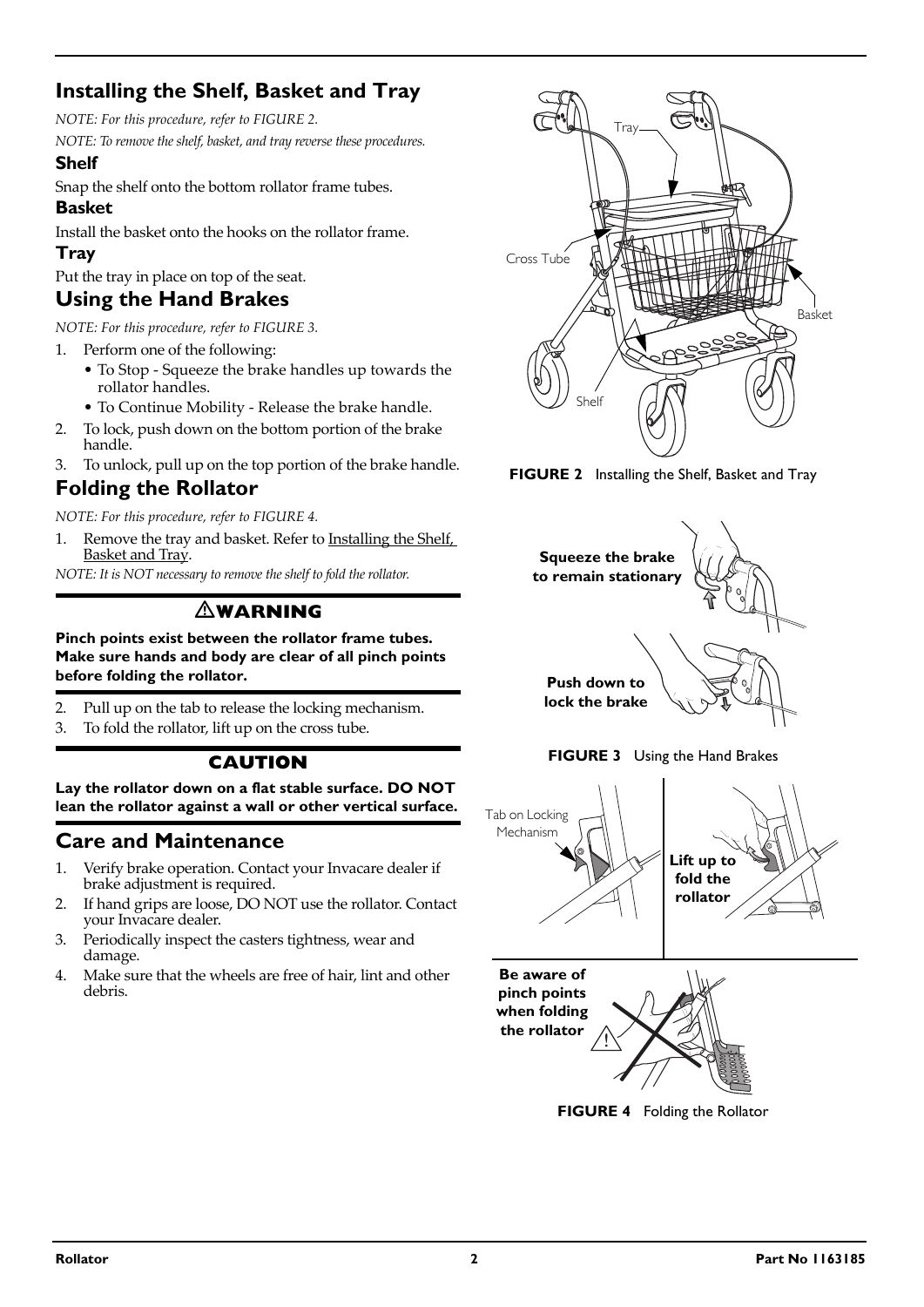# **NOTES**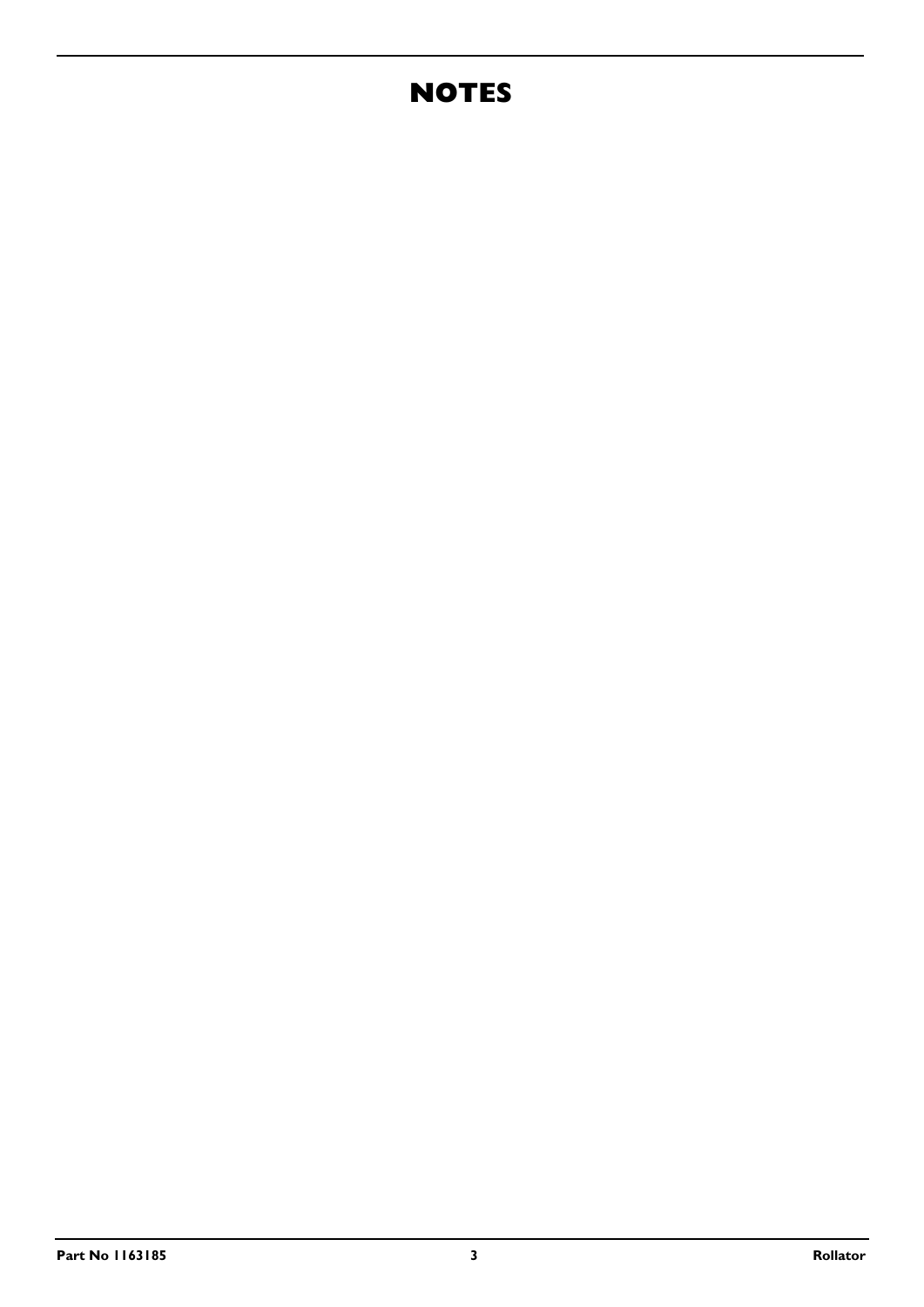# **LIMITED WARRANTY**

#### **PLEASE NOTE: THE WARRANTY BELOW HAS BEEN DRAFTED TO COMPLY WITH FEDERAL LAW APPLICABLE TO PRODUCTS MANUFACTURED AFTER JULY 4, 1975.**

**This warranty is extended only to the original purchaser/user of our products.**

**This warranty gives you specific legal rights and you may also have other legal rights which vary from state to state.**

**Invacare warrants the brakes to be free from defects in materials and workmanship for five years, and all other components for one year for the original purchaser (excluding tires and wheels). If within such warranty period any such product shall be proven to be defective, such product shall be repaired or replaced, at Invacare's option. This warranty does not include any labor or shipping charges incurred in replacement part installation or repair of any such product. Invacare's sole obligation and your exclusive remedy under this warranty shall be limited to such repair and/or replacement.**

**For warranty service, please contact the dealer from whom you purchased your Invacare product. In the event you do not receive satisfactory warranty service, please write directly to Invacare at the address on the back page. Provide dealer's name, address, model number, date of purchase, indicate nature of the defect and, if the product is serialized, indicate the serial number.**

**Invacare Corporation will issue a return authorization. The defective unit or parts must be returned for warranty inspection using the serial number, when applicable, as identification within thirty (30) days of return authorization date. DO NOT return products to our factory without our prior consent. C.O.D. shipments will be refused; please prepay shipping charges.**

**LIMITATIONS AND EXCLUSIONS: THE WARRANTY SHALL NOT APPLY TO PROBLEMS ARISING FROM NORMAL WEAR OR FAILURE TO ADHERE TO THE ENCLOSED INSTRUCTIONS. IN ADDITION, THE FOREGOING WARRANTY SHALL NOT APPLY TO SERIAL NUMBERED PRODUCTS IF THE SERIAL NUMBER HAS BEEN REMOVED OR DEFACED; PRODUCTS SUBJECTED TO NEGLIGENCE, ACCIDENT, IMPROPER OPERATION, MAINTENANCE OR STORAGE; OR PRODUCTS MODIFIED WITHOUT INVACARE'S EXPRESS WRITTEN CONSENT INCLUDING, BUT NOT LIMITED TO: MODIFICATION THROUGH THE USE OF UNAUTHORIZED PARTS OR ATTACHMENTS: PRODUCTS DAMAGED BY REASON OF REPAIRS MADE TO ANY COMPONENT WITHOUT THE SPECIFIC CONSENT OF INVACARE; PRODUCTS DAMAGED BY CIRCUMSTANCES BEYOND INVACARE'S CONTROL; PRODUCTS REPAIRED BY ANYONE OTHER THAN AN INVACARE DEALER, SUCH EVALUATION SHALL BE SOLELY DETERMINED BY INVACARE.**

**THE FOREGOING EXPRESS WARRANTY IS EXCLUSIVE AND IN LIEU OF ANY OTHER EXPRESS WARRANTIES WHATSOEVER, WHETHER EXPRESS OR IMPLIED, INCLUDING THE IMPLIED WARRANTIES OF MERCHANTABILITY AND FITNESS FOR A PARTICULAR PURPOSE AND THE SOLE REMEDY FOR VIOLATIONS OF ANY WARRANTY WHATSOEVER, SHALL BE LIMITED TO REPAIR OR REPLACEMENT OF THE DEFECTIVE PRODUCT PURSUANT TO THE TERMS CONTAINED HEREIN. THE APPLICATION OF ANY IMPLIED WARRANTY WHATSOEVER SHALL NOT EXTEND BEYOND THE DURATION OF THE EXPRESS WARRANTY PROVIDED HEREIN. INVACARE SHALL NOT BE LIABLE FOR ANY CONSEQUENTIAL OR INCIDENTAL DAMAGES WHATSOEVER.**

**THIS WARRANTY SHALL BE EXTENDED TO COMPLY WITH STATE/PROVINCIAL LAWS AND REQUIREMENTS.**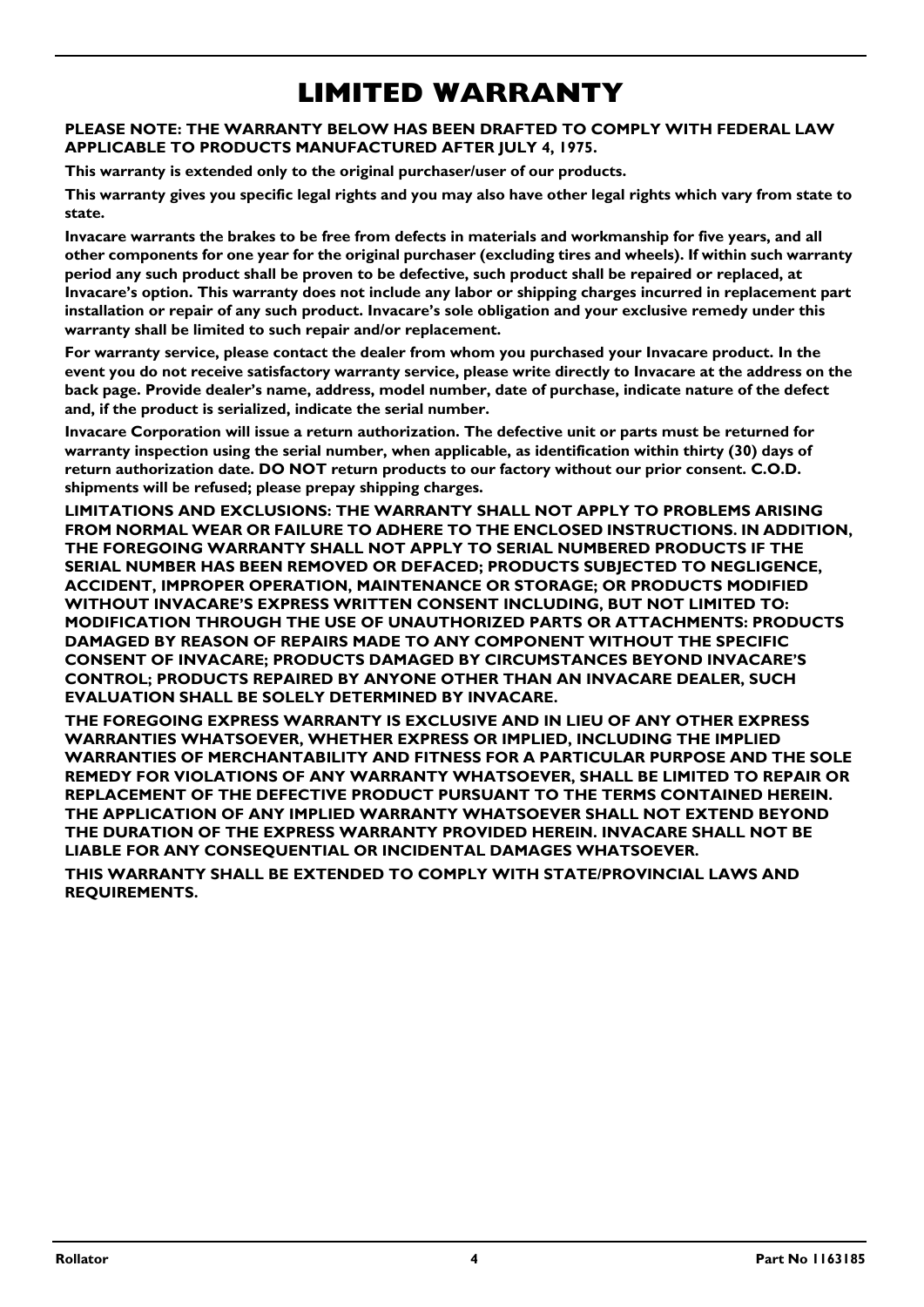### <span id="page-4-1"></span>**Déambulateur**

#### **Instructions de montage, d'installation et de mode d'emploi**

Modèle 65550

### **CONSERVER CES INSTRUCTIONS**

*DISTRIBUTEUR: Ce guide doit être remis à l'utilisateur du fauteuil roulant.* REMARQUE: vérifier TOUTES les pièces pour détecter tout endommagement survenu lors du transport. Si un dommage est constaté, NE PAS utiliser *le produit. Contacter le distributeur/transporteur pour obtenir d'autres instructions.*

### $\triangle$  MISE EN GARDE

- **NE PAS utiliser ce produit ou tout autre équipement optionnel disponible avant d'avoir entièrement lu et compris ces instructions, ainsi que toute autre notice d'instructions supplémentaire, comme le manuel du fabricant, les manuels d'entretien ou les feuilles d'instructions fournies avec ce produit ou avec l'équipement optionnel. Si vous n'êtes pas en mesure de comprendre les mises en garde, avertissements ou instructions, contacter un professionnel de la santé, le distributeur ou le personnel technique avant d'utiliser cet équipement - sous peine de risquer de causer des blessures ou dommages.**
- **Tout utilisateur doit TOUJOURS demander l'avis d'un médecin ou physiothérapeute pour déterminer l'ajustement et l'utilisation adéquate.**
- **Le déambulateur a été conçu pour fournir un support, augmenter la stabilité et assister la marche de l'utilisateur. Il n'a PAS été conçu pour supporter le poids total d'une personne et sa limite de charge est de 130 kg).**
- **Le déambulateur peut offrir une aide à la marche pour les personnes pesant jusqu'à 130 kg, poids du panier et du plateau compris. Le siège peut supporter une personne pesant jusqu'à 130 kg.**
- **NE PAS utiliser le déambulateur comme fauteuil roulant ou appareil de transport. Le déambulateur n'est PAS destiné à se déplacer avec une personne assise dessus.**
- **Les freins DOIVENT être bloqués avant de s'asseoir. Lorsque l'on utilise le déambulateur en position debout et stationnaire, il FAUT enclencher les freins à main.**
- **NE PAS utiliser le déambulateur sur un escalier roulant.**
- **Faire appel à un physiothérapeute/ergothérapeute pour régler la hauteur et obtenir un maximum de support, ainsi que pour apprendre à activer les freins correctement.**
- **S'assurer que tous les réglages à main et de hauteur sont solidement fixés, et que les roulettes ainsi que les objets en mouvement sont en bon état de marche avant d'utiliser le présent dispositif d'aide à la locomotion ou tout autre appareil similaire.**
- **Toutes les roulettes DOIVENT être en contact avec le sol, à tout moment, pendant l'utilisation pour garantir le bon équilibre du déambulateur.**
- **TOUJOURS respecter la limite de charge indiquée sur l'étiquetage du produit. Vérifier que chaque étiquette est présente et lisible. La remplacer le cas échéant.**
- **Panier, plateau et étagère ont une limite de charge de 5 kg. Les objets placés dans le panier, sur le plateau ou l'étagère ne doivent PAS dépasser de ceux-ci.**
- **Si les poignées de poussée sont soumises à des températures extrêmes (plus de 38 °C ou moins de 0 °C), à une forte humidité et/ou sont mouillées avant l'utilisation, s'assurer que les capuchons de poignées ne glissent PAS sur les poignées du déambulateur - sous peine d'entraîner dégâts ou blessures.**
- **Après l'installation et avant l'utilisation, s'assurer que toutes les pièces de fixation sont solidement serrées.**
- **NE RIEN accrocher au châssis du déambulateur. Tout objet doit être placé dans le panier ou sur le plateau.**

### - **AVERTISSEMENT CONCERNANT LES ACCESSOIRES**

**• Les produits Invacare sont spécifiquement conçus et fabriqués pour une utilisation conjointe avec les accessoires Invacare. Les accessoires conçus par d'autres fabricants n'ont pas été testés par Invacare et ne sont pas recommandés pour utilisation avec les produits Invacare.**

### <span id="page-4-2"></span>**Montage du déambulateur**

*REMARQUE: Pour cette procédure, se référer à la [FIGURE 1.](#page-4-0)*

- 1. Enlever les capuchons plastique des tubes latéraux du châssis.
- 2. Déplier le déambulateur.

*REMARQUE: sʹassurer que le mécanisme de blocage rouge est*

*complètement enclenché. Un ʺ clic ʺ audible se fera entendre.*

*REMARQUE:lelevier de blocageetla rondellesʹinstallent côtéextérieur des tubes du châssis.*

- 3. De lʹintérieur du châssis, insérer un boulon dans le trou de fixation du levier de blocage.
- 4. Fixer une rondelle au boulon.
- 5. Visserle levier de blocage dans le boulon. NE PAS serrerle levier de blocage.
- 6. Répéter les étapes 3 à 5 pour installer le levier de blocage de l'autre côté.
- 7. Des deux côtés du déambulateur, insérer etréglerla poignée à la hauteur adéquate. Fixer solidement le levier de blocage au boulon.

### <span id="page-4-0"></span>-**AVERTISSEMENT**

**Les poignées NE DOIVENT PAS être orientées en dehors de la position indiquée car cela réduirait la stabilité latérale du** 



**Pour plus d'informations concernant les produits, pièces et services Invacare, se rendre sur www.invacare.com**



Yes, you can: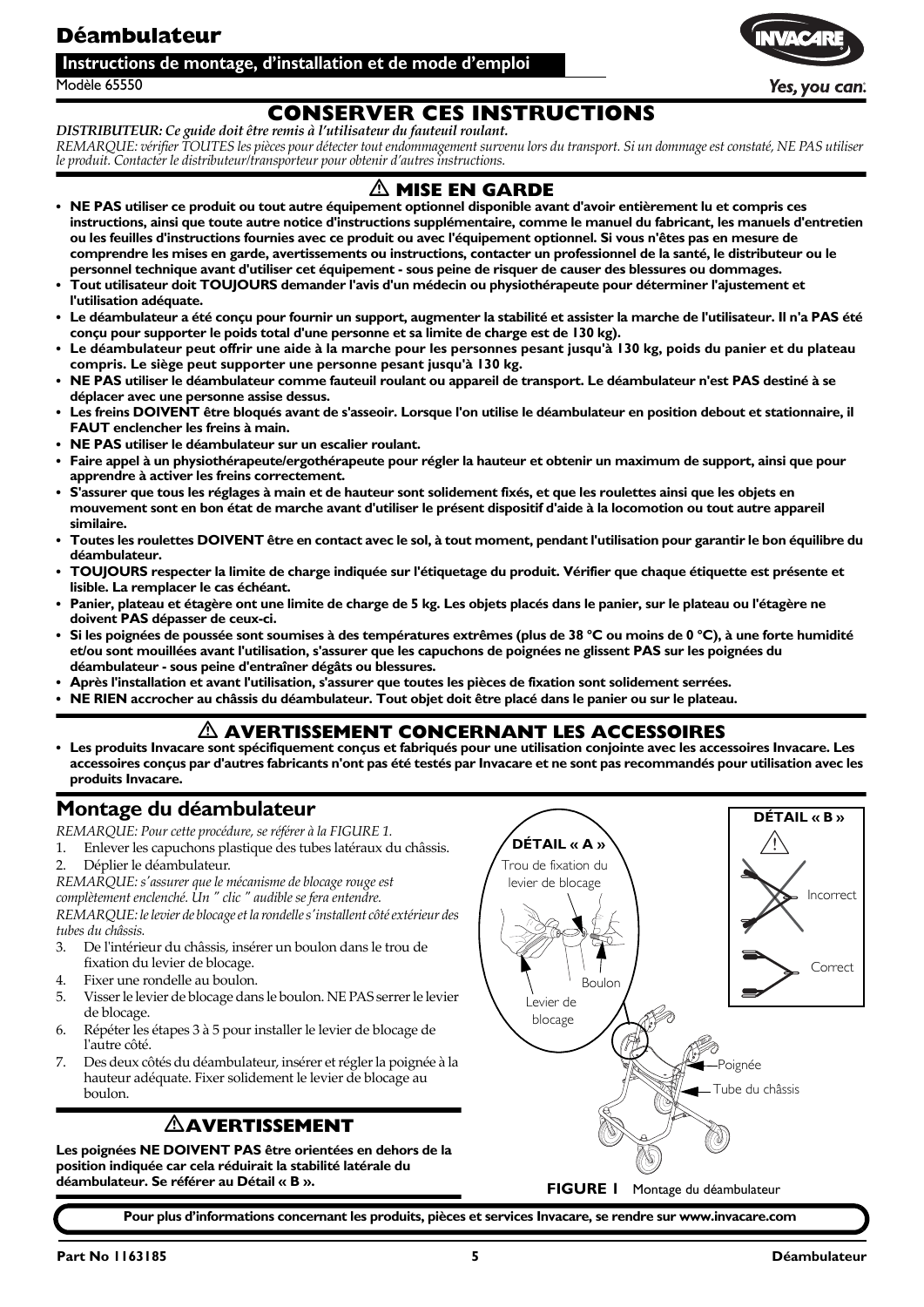### **Retirer les poignées**

- 1. De chaque côté du déambulateur, desserrer mais NE PAS retirer le levier de blocage.
- Retirer les poignées des tubes du châssis.

### **Régler la hauteur des poignées**

- 1. De chaque côté du déambulateur, desserrer mais NE PAS retirer les leviers de blocage.
- 2. Régler chaque poignée à la hauteur adéquate et serrer le levier de blocage. Sʹassurer que les deux poignées sont réglées à la même hauteur

### <span id="page-5-1"></span>**Installation de l'étagère, du panier et du plateau**

*REMARQUE: Pour cette procédure, se référer à la [FIGURE 2.](#page-5-5) REMARQUE: pour retirer lʹétagère, le panier et le plateau, suivre ces procédures dans lʹordre inverse.*

#### **Étagère**

Presser l'étagère sur les traverses tubulaires inférieures du déambulateur.

#### **Panier**

Accrocher le panier sur les crochets du châssis du déambulateur.

#### **Plateau**

Installer le plateau sur le siège.

### <span id="page-5-0"></span>**Utilisation des freins à main**

*REMARQUE: Pour cette procédure, se référer à la [FIGURE 3.](#page-5-4)*

- 1. Effectuer l'une des étapes suivantes:
	- Pour sʹarrêter ‐ Presser les poignées de frein vers le haut, en direction des poignées du déambulateur.
	- Pour continuer à avancer ‐ Relâcher les poignées de frein.
- 2. Pour bloquer, presser vers le bas sur la partie inférieure de la poignée de frein.
- 3. Pour débloquer, tirer vers le haut la partie supérieure de la poignée de frein.

### <span id="page-5-2"></span>**Plier le déambulateur**

*REMARQUE: Pour cette procédure, se référer à la [FIGURE 4.](#page-5-3)*

Enlever plateau et panier. Refer to [Installation](#page-5-1) de l'étagère, du panier et du [plateau](#page-5-1).

*REMARQUE: il nʹest PAS nécessaire de retirer lʹétagère pour plier le déambulateur.*

### -**AVERTISSEMENT**

**Il y a des points de pincement entre les tubes du châssis du déambulateur. S'assurer que les mains et autres parties du corps ne sont pas à proximité des points de pincement avant de plier celui-ci.**

- 2. Tirer vers le haut pour relâcher le mécanisme de blocage.
- 3. Pour plier le déambulateur, soulever la traverse tubulaire.

### **ATTENTION**

**Allonger le déambulateur sur une surface plane et stable. NE PAS appuyer le déambulateur contre un mur ou toute autre surface verticale.**

### **Entretien**

- 1. Vérifier la bonne marche des freins. Contacter votre distributeur Invacare si un réglage des freins est nécessaire.
- 2. Si les capuchons de poignées glissent, NE PAS utiliser le déambulateur. Contacter votre distributeur Invacare.
- 3. Inspecter régulièrement les rondelles pour détecter tout relâchement, usure ou endommagement.
- 4. Sʹassurer que cheveux, peluches ou autre débris ne bloquent pas les roues.



<span id="page-5-5"></span>





<span id="page-5-4"></span>

**Attention aux points de pincement au moment de plier le déambulateur**

<span id="page-5-3"></span>

**FIGURE 4** [Plier le déambulateur](#page-5-2)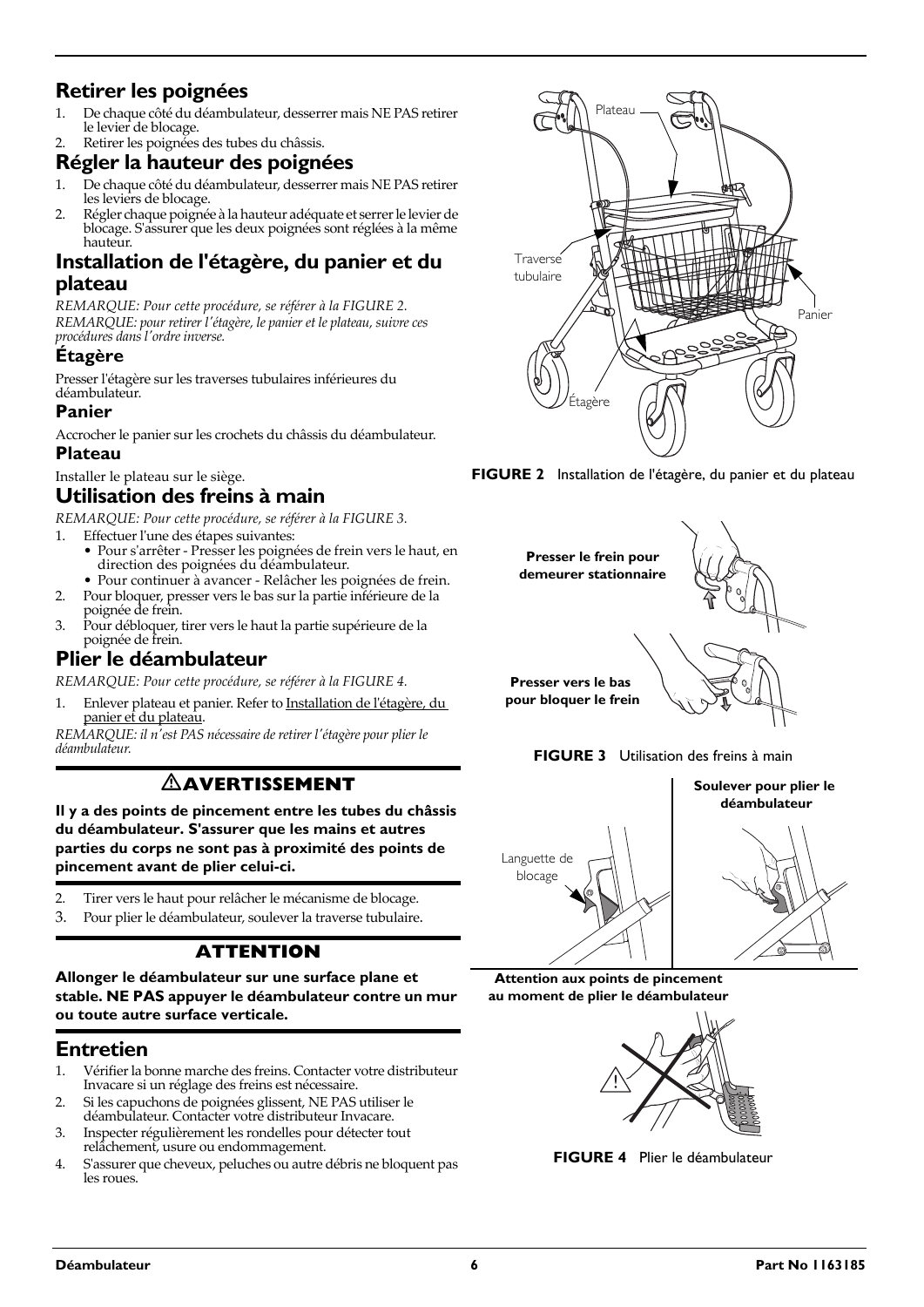# **GARANTIE LIMITÉE**

#### **REMARQUE IMPORTANTE : LA GARANTIE CI-DESSOUS A ÉTÉ ÉLABORÉE CONFORMÉMENT AUX LOIS FÉDÉRALES AMÉRICAINES APPLICABLES POUR LES PRODUITS FABRIQUÉS APRÈS LE 4 JUILLET 1975.**

**Cette garantie n'est offerte qu'à l'acheteur/utilisateur initial de nos produits.**

**La présente garantie confère certains droits : la législation du pays ou de la juridiction de l'acheteur initial/utilisateur final peut vous en accorder d'autres.**

**Invacare garantit les freins contre les vices de fabrication et de main d'œuvre pendant cinq ans et tous les autres composants pendant un an à partir de l'achat initial (pneus et roues non compris). Si pendant cette période de garantie, ledit produit se révèle défectueux, il sera réparé ou remplacé à la discrétion d'Invacare. Cette garantie ne couvre pas les frais de main d'œuvre ou de livraison résultant de l'installation des pièces de rechange ou de la réparation dudit produit. La seule obligation exclusive d'Invacare et le seul recours exclusif du bénéficiaire de la garantie se limitera auxdites réparations et/ou remplacement.**

**Pour un service au titre de la garantie, l'acheteur doit contacter le distributeur auprès duquel il a acheté le produit Invacare. Si l'acheteur ne juge pas le service de garantie satisfaisant, il doit écrire directement à Invacare à l'adresse figurant au dos. Fournir le nom du distributeur, l'adresse, le numéro du modèle, la date d'achat, indiquer la nature du défaut et le numéro du produit s'il est numéroté en série**

**Invacare Corporation enverra à l'acheteur une autorisation de renvoi. L'unité ou les pièces défectueuses doivent être renvoyées pour l'inspection de garantie en utilisant le numéro de série, si applicable, pour identification dans les trente (30) jours suivant la date d'autorisation de renvoi. NE PAS renvoyer les produits à notre usine avant notre accord préalable. Les livraisons contre remboursement seront refusées ; les livraisons doivent être franco de port.**

**LIMITATIONS ET EXCLUSIONS: LA GARANTIE NE S'APPLIQUERA PAS AUX PROBLÈMES RÉSULTANT DE L'USURE NORMALE OU DU NON-RESPECT DES INSTRUCTIONS CI-JOINTES. DE PLUS, LA GARANTIE QUI PRÉCÈDE NE S'APPLIQUERA PAS AUX PRODUITS NUMÉROTÉS EN SÉRIE SI LE NUMÉRO DE SÉRIE A ÉTÉ SUPPRIMÉ OU OBLITÉRÉ ; LES PRODUITS SOUMIS À UNE NÉGLIGENCE, À DES ACCIDENTS, À UNE UTILISATION, MAINTENANCE OU ENTREPOSAGE IMPROPRE ; OU LES PRODUITS MODIFIÉS SANS LE CONSENTEMENT ÉCRIT D'INVACARE, Y COMPRIS MAIS SANS S'Y LIMITER : LES MODIFICATIONS IMPLIQUANT L'UTILISATION DE PIÈCES OU D'ACCESSOIRES NON AUTORISÉS ; LES PRODUITS ENDOMMAGÉS SUITE À DES RÉPARATIONS EFFECTUÉES SUR UN COMPOSANT QUELCONQUE SANS LE CONSENTEMENT FORMEL D'INVACARE ; LES PRODUITS ENDOMMAGÉS DANS DES CIRCONSTANCES ÉCHAPPANT AU CONTRÔLE D'INVACARE ; LES PRODUITS RÉPARÉS PAR TOUTE AUTRE PERSONNE QU'UN DISTRIBUTEUR AGRÉÉ PAR INVACARE, DONT L'ÉVALUATION SERA EXCLUSIVEMENT DÉTERMINÉE PAR INVACARE.**

**LA GARANTIE EXPRESSE QUI PRÉCÈDE EST EXCLUSIVE ET TIENT LIEU DE TOUTE AUTRE GARANTIE EXPRESSE OU IMPLICITE, Y COMPRIS LES GARANTIES IMPLICITES DE COMMERCIALISATION ET D'ADAPTATION À UN BUT PARTICULIER, ET LE SEUL RECOURS AUX VIOLATIONS D'UNE GARANTIE SERA LIMITÉ À LA RÉPARATION OU AU REMPLACEMENT DES PRODUITS DÉFECTUEUX, CONFORMÉMENT AUX CONDITIONS ÉNONCÉES DANS LES PRÉSENTES. L'APPLICATION DE TOUTE GARANTIE IMPLICITE NE SERA PAS PROROGÉE AU-DELÀ DE LA DURÉE DE GARANTIE EXPRESSE ÉNONCÉE DANS LES PRÉSENTES. INVACARE NE SERA PAS TENU RESPONSABLE EN CAS DE DOMMAGES ACCIDENTELS OU CONSÉCUTIFS QUELCONQUES.**

**CETTE GARANTIE SERA CONSENTIE EN CONFORMITÉ AVEC LES LOIS PROVINCIALES OU DES ÉTATS ET LEURS EXIGENCES.**